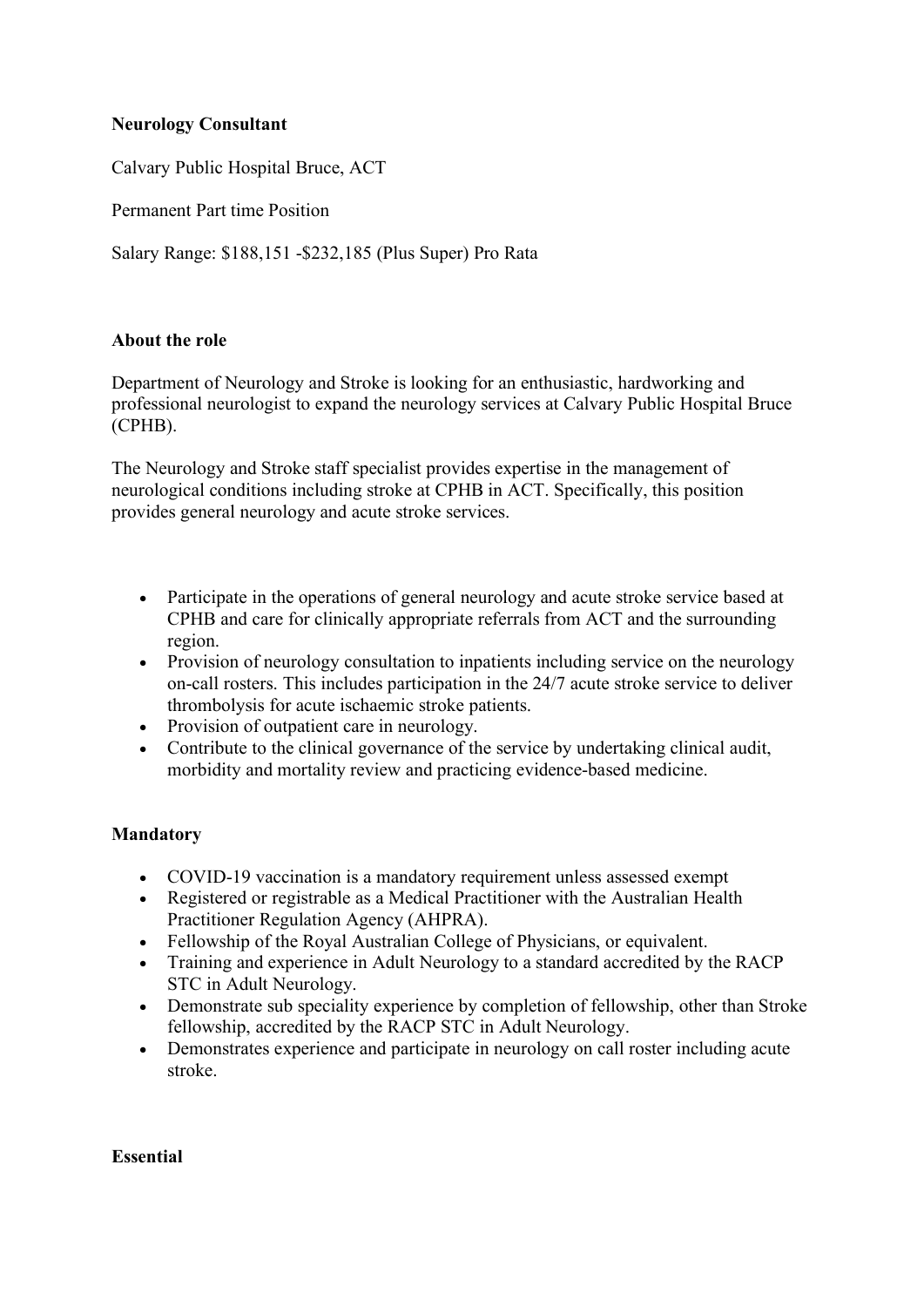- Demonstrated commitment to the maintenance and further development of skills in the specialty, including involvement in further education and continuing professional development.
- Experience in independent research as evidence by publication outputs.
- Basic level of proficiency in clinical service management.
- Demonstrated analytical skills, both verbal and quantitative.
- Demonstrated strong commitment to supervision and teaching at all levels including medical, nursing and allied health professional staff, and evidence of prior experience in supervision and teaching or relevant skills and interest.
- Demonstrated understanding of and commitment to all aspects of clinical governance.
- Ability to work with and lead a team of health professionals.
- Demonstrated ability to consistently display a commitment to, and compliance with and leadership in high quality Customer Service, Workplace Diversity, Occupational Health & Safety and Industrial Democracy principles, practices and relevant legislation relating to these areas and an understanding of and commitment to the values of Calvary Healthcare and Little Company of Mary.

# **Closing date for applications: 11:45pm Sunday 17th July 2022**

# **How to apply**

Applicants are expected to respond in writing and include the following:

- A one page cover letter outlining why you believe you are suitable for this role (a response to selection criteria is NOT required and will not be considered as part of your application)
- Current Resume that includes contact details for at least 2 professional referees

Applications must be submitted online via: http://www.calvary-act.com.au/careervacancies.html

Note the outcome of this recruitment may be used to appoint to temporary, full-time and parttime positions within 12 months

## *About Calvary*

We are a leading provider of quality, integrated care that puts our patients, residents and clients at the centre of everything we do. Calvary offers flexible careers in clinical, allied health, hospitality, ICT and health administration, mission, leadership, management and more. Founded in Australia in 1885, we're one of the largest providers of health, aged and community care with over 18,000 staff and volunteers, 14 Public and Private Hospitals, 72 Residential Care and Retirement Communities and 19 Community Care Centres.